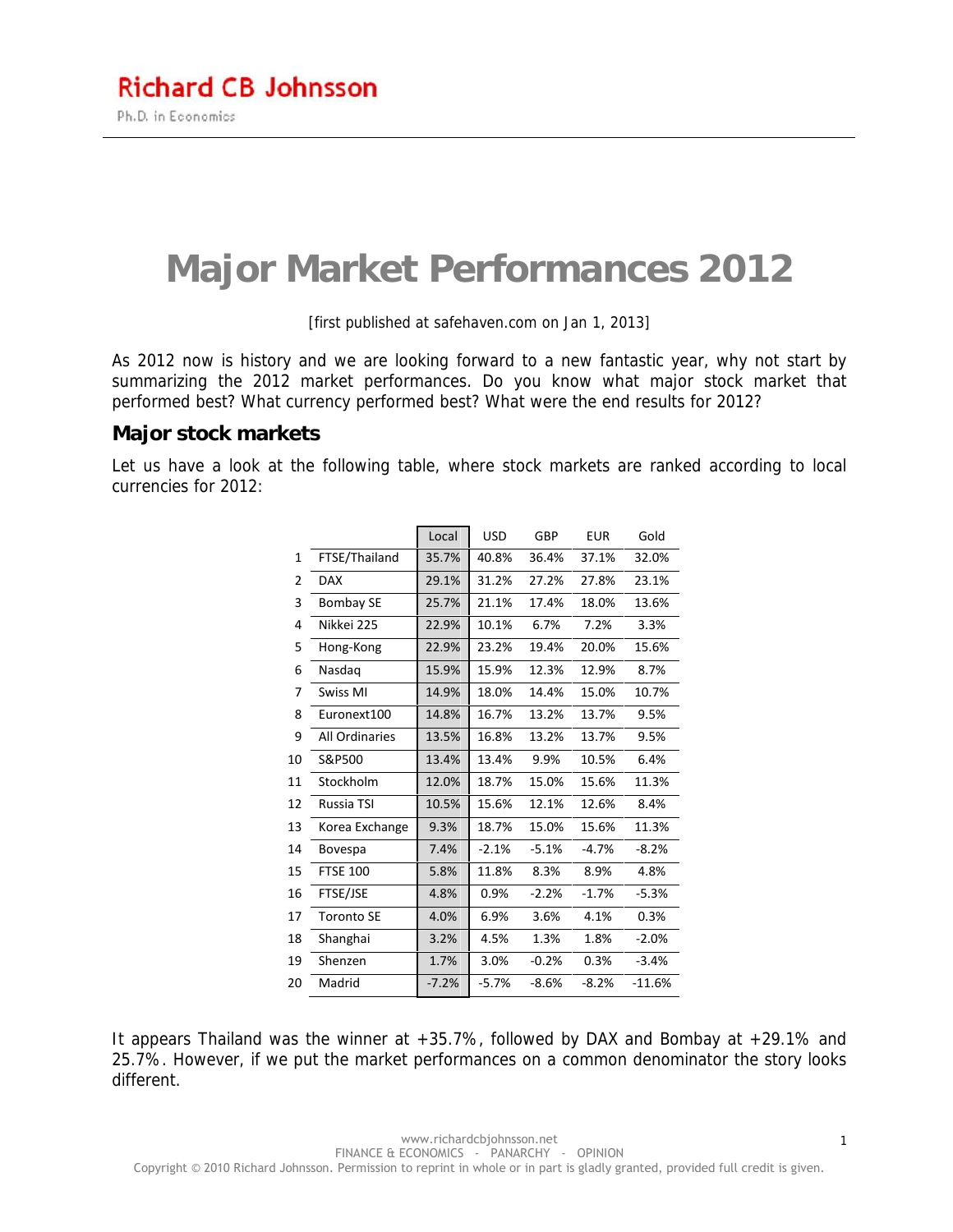Ph.D. in Economics

|    |                   | Local   | <b>USD</b> | GBP                   | <b>EUR</b> | Gold     |
|----|-------------------|---------|------------|-----------------------|------------|----------|
| 1  | FTSE/Thailand     | 35.7%   | 40.8%      | 36.4%<br>37.1%        |            | 32.0%    |
| 2  | <b>DAX</b>        | 29.1%   | 31.2%      | 27.2%<br>27.8%        |            | 23.1%    |
| 3  | Hong-Kong         | 22.9%   | 23.2%      | 19.4%                 | 20.0%      | 15.6%    |
| 4  | <b>Bombay SE</b>  | 25.7%   | 21.1%      | 18.0%<br>17.4%        |            | 13.6%    |
| 5  | Korea Exchange    | 9.3%    | 18.7%      | 15.0%                 | 15.6%      | 11.3%    |
| 6  | Stockholm         | 12.0%   | 18.7%      | 15.0%                 | 15.6%      | 11.3%    |
| 7  | Swiss MI          | 14.9%   | 18.0%      | 14.4%                 | 15.0%      | 10.7%    |
| 8  | All Ordinaries    | 13.5%   | 16.8%      | 13.2%                 | 13.7%      | 9.5%     |
| 9  | Euronext100       | 14.8%   | 16.7%      | 13.2%                 | 13.7%      | 9.5%     |
| 10 | Nasdag            | 15.9%   | 15.9%      | 12.3%                 | 12.9%      | 8.7%     |
| 11 | Russia TSI        | 10.5%   | 15.6%      | 12.1%                 | 12.6%      | 8.4%     |
| 12 | S&P500            | 13.4%   | 13.4%      | 9.9%<br>10.5%<br>6.4% |            |          |
| 13 | <b>FTSE 100</b>   | 5.8%    | 11.8%      | 8.3%<br>8.9%<br>4.8%  |            |          |
| 14 | Nikkei 225        | 22.9%   | 10.1%      | 6.7%                  | 7.2%       | 3.3%     |
| 15 | <b>Toronto SE</b> | 4.0%    | 6.9%       | 3.6%                  | 4.1%       | 0.3%     |
| 16 | Shanghai          | 3.2%    | 4.5%       | 1.3%                  | 1.8%       | $-2.0%$  |
| 17 | Shenzen           | 1.7%    | 3.0%       | $-0.2%$               | 0.3%       | $-3.4%$  |
| 18 | FTSE/JSE          | 4.8%    | 0.9%       | $-2.2%$               | $-1.7%$    | $-5.3%$  |
| 19 | Bovespa           | 7.4%    | $-2.1%$    | $-5.1%$               | $-4.7%$    | $-8.2%$  |
| 20 | Madrid            | $-7.2%$ | $-5.7%$    | $-8.6%$               | $-8.2%$    | $-11.6%$ |

Let us have a look at the next table, where stock markets are ranked according to performance in USD for 2012:

Now suddenly Hong-Kong jumped up two spots to become second runner up. We also see large swings in several other performances and rankings, both up- and downwards. The same basically holds true if we look at GBP or Euro as denominator, only now the performance levels are different.

There is another more point I would like to make before we move into currencies. Most people are used to evaluating their businesses and portfolios in the local fiat monopolist currency where they live. International businesses and portfolios are on the other hand often consolidated into one or sometimes several fiat monopolist currencies.

However, the inherent tendency towards inflation for all these fiat monopolist currencies (in fact, it is openly stated official policy) make them very poor choices as yardsticks or unit-of-accounts. Of course, old fashion money printing is today replaced by pushing buttons and is named things like Quantitative Easing, bold monetary policy, or something similarly silly. But this inflation still affects the stock market performance and gives rise to index inflation. The performances simply look better than they are compared to the real world.

For this reason, I have included gold as a yardstick or unit-of-account as well.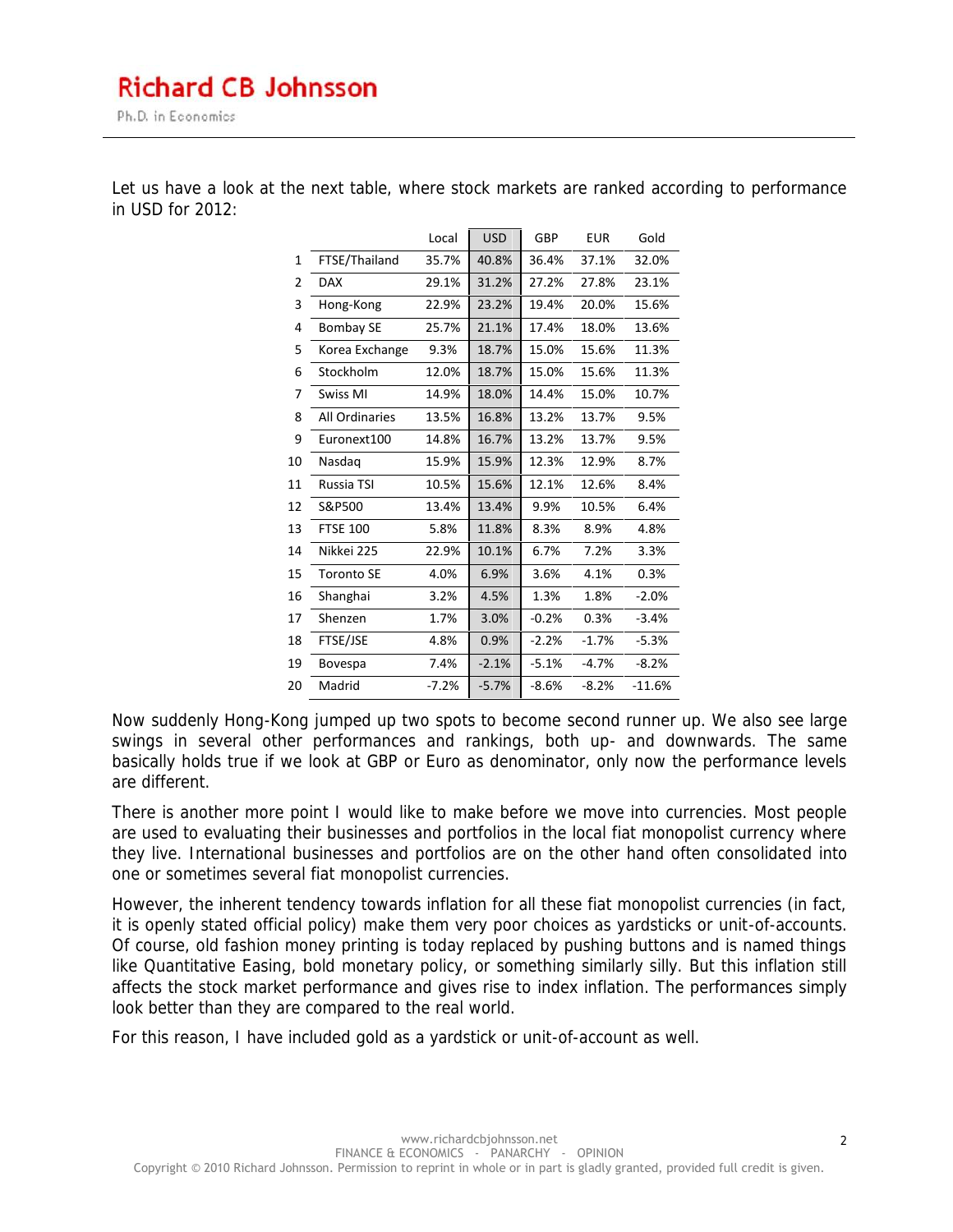## **Richard CB Johnsson**

Ph.D. in Economics

So let us have a look at the next table, where stock markets are ranked according to performance in gold for 2012:

|    |                   | Local   | <b>USD</b> | GBP     | <b>EUR</b> | Gold     |
|----|-------------------|---------|------------|---------|------------|----------|
| 1  | FTSE/Thailand     | 35.7%   | 40.8%      | 36.4%   | 37.1%      | 32.0%    |
| 2  | <b>DAX</b>        | 29.1%   | 31.2%      | 27.2%   | 27.8%      | 23.1%    |
| 3  | Hong-Kong         | 22.9%   | 23.2%      | 19.4%   | 20.0%      | 15.6%    |
| 4  | <b>Bombay SE</b>  | 25.7%   | 21.1%      | 17.4%   | 18.0%      | 13.6%    |
| 5  | Korea Exchange    | 9.3%    | 18.7%      | 15.0%   | 15.6%      | 11.3%    |
| 6  | Stockholm         | 12.0%   | 18.7%      | 15.0%   | 15.6%      | 11.3%    |
| 7  | Swiss MI          | 14.9%   | 18.0%      | 14.4%   | 15.0%      | 10.7%    |
| 8  | All Ordinaries    | 13.5%   | 16.8%      | 13.2%   | 13.7%      | 9.5%     |
| 9  | Euronext100       | 14.8%   | 16.7%      | 13.2%   | 13.7%      | 9.5%     |
| 10 | Nasdag            | 15.9%   | 15.9%      | 12.3%   | 12.9%      | 8.7%     |
| 11 | Russia TSI        | 10.5%   | 15.6%      | 12.1%   | 12.6%      | 8.4%     |
| 12 | S&P500            | 13.4%   | 13.4%      | 9.9%    | 10.5%      | 6.4%     |
| 13 | <b>FTSE 100</b>   | 5.8%    | 11.8%      | 8.3%    | 8.9%       | 4.8%     |
| 14 | Nikkei 225        | 22.9%   | 10.1%      | 6.7%    | 7.2%       | 3.3%     |
| 15 | <b>Toronto SE</b> | 4.0%    | 6.9%       | 3.6%    | 4.1%       | 0.3%     |
| 16 | Shanghai          | 3.2%    | 4.5%       | 1.3%    | 1.8%       | $-2.0%$  |
| 17 | Shenzen           | 1.7%    | 3.0%       | $-0.2%$ | 0.3%       | $-3.4%$  |
| 18 | FTSE/JSE          | 4.8%    | 0.9%       | $-2.2%$ | $-1.7%$    | $-5.3%$  |
| 19 | Bovespa           | 7.4%    | $-2.1%$    | $-5.1%$ | -4.7%      | $-8.2%$  |
| 20 | Madrid            | $-7.2%$ | $-5.7%$    | $-8.6%$ | $-8.2%$    | $-11.6%$ |
|    |                   |         |            |         |            |          |

The order of the ranking is of course the same, since we only have converted into another common denominator, the gold ounce. The top three are the same but the performances are significantly lower this time. Five stock market are in negative numbers and only 7 out of 20 ended above the +10% mark.

I hope you see the benefits of (1) consolidating into one yardstick, (2) using several yardsticks, and (3) using something less inflationary as well.

### **Major currencies**

Let us also have a quick look at the major currencies, where we have ranked them in terms of gold (the table below).

The first thing we see is that of the fiat monopolist currencies, only the Korean Won managed to appreciate against gold during 2012. It is eye opening that such a major currency as the Japanese Yen could lose more than 16% in a single year. That is an awful loss of aggregate value and is the real yen inflation the standard statistics is hiding. All this talk about Japanese deflation seems completely mistaken from this perspective (and this holds towards the other major fiat currencies as well).